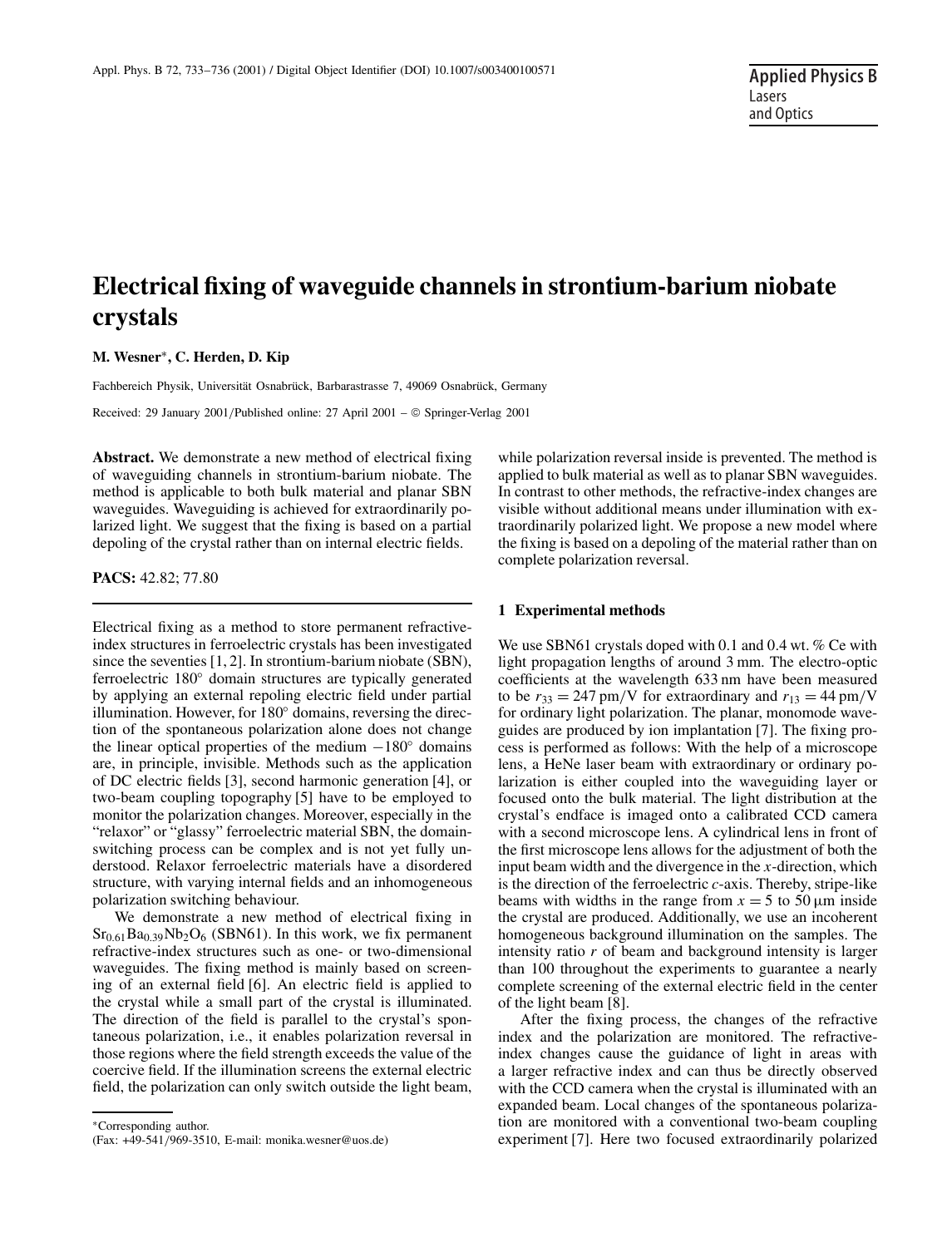beams of equal intensity are launched which intersect inside the crystal. We measure the intensity change caused by the two-beam coupling,  $\Delta I_p$ , in one of the beams, after a steady state is reached. For small coupling strengths,  $\Delta I_p$  is proportional to the exponential gain factor  $\Gamma$ , and the net spontaneous polarization  $P_s$  in the intersection volume [9, 10].

## **2 Results**

The dynamics of the fixing process is shown in Fig. 1. The process is shown, for example, for the fixing of a stripelike refractive-index distribution in a bulk SBN crystal. Before the measurement starts, the crystal is electrically poled at room temperature for at least 15 min at  $E = 6 \text{ kV/cm}$  to ensure that the crystal's polarization is mainly single domain. An extraordinarily polarized beam with a *x*-width of about 13 µm is launched perpendicular to the *c*-axis. The ratio of beam to background intensity is  $r \approx 400$ . A depoling electric field *E* is applied to the crystal and is increased within 3 min from zero to  $3 \text{ kV/cm}$ . The position of the initial intensity distribution is set at  $x = 0$ . Negative values of *x* point to the negative side of the *c*-axis, where the negative voltage is applied during the fixing process. This side is referred to as the "−" side in the following, while the other is referred to as the "+" side. With increasing negative field the beam first becomes slightly broader, because the photorefractive drift mechanism induces a noticeable selfdefocusing space charge field [8]. At about 2.4 kV/cm, pronounced changes in the intensity distribution appear, because the coercive field is reached in the non-illuminated parts of the crystal and the polarization there partially flips. As a result, the intensity distribution shows a minimum at  $x = 0$ and two maxima located at the borders of the initial intensity distribution, with the maximum on the "−" side being more pronounced. The width of this intensity profile is about 8 µm. The intensity distribution stays nearly constant up to  $E = 3 \text{ kV/cm}$ , at which point the external electric field is switched off.

After the fixing procedure, the refractive-index pattern as well as the pattern of the spontaneous polarization are investigated. Illuminating the crystal with an expanded beam of extraordinary polarization, we again find two waveguiding channels that are located at the borders of the initial inten-



**Fig. 1.** Dynamics of the fixing process (see text)

sity distribution. In some experiments, stronger guidance is observed on the "−" side.

As an example, in Fig. 2 the refractive-index structure on the "−" side is investigated. In Fig. 2a extraordinarily polarized read-out light is used. Guidance of the beam is observed inside a 13-µm-wide channel. The waveguiding channel is present without development time and is stable at room temperature for at least 90 h. No guidance can be seen if ordinarily polarized light is used (see Fig. 2b). In Fig. 2c the fixed structure has previously been erased by applying a homogeneous external electric field of 6 kV/cm for 15 min with only the background illumination present. Obviously, guidance of extraordinarily polarized light no longer occurs.

Next, we monitor the polarization pattern induced in the fixing process with a two-beam coupling experiment. An example is shown in Fig. 3. The steady-state change of the probe beam intensity  $\Delta I_p$  due to the two-beam coupling is measured as a function of the crystal location *x*. The resolution, i.e., the cross-sectional area of the two beams, is about  $20 \mu m$ in the *x*-direction. The value of  $\Delta I_p$  is normalized to the beam-coupling change,  $\Delta I_{p,0}$ , in the poled crystal before the fixing process is performed. Negative values of  $\Delta I_p / \Delta I_{p,0}$ mean that the probe beam is depleted due to a net reversal of *P*<sup>s</sup> in the intersection volume of the two beams. The position of the initial intensity distribution of the fixing process is marked by  $x = 0$ . As can be seen, the polarization at the initial beam position is nearly maintained, while the polarization direction outside the light beam has been changed. Moreover, the switching process is clearly asymmetric. The



**Fig. 2a–c.** Illumination of the fixed structure **a** with extraordinarily polarized light, **b** with ordinarily polarized light and **c** with extraordinarily polarized light after erasure at 6 kV/cm for 15 min



**Fig. 3.** Steady-state change of the probe beam intensity  $\Delta I_p / \Delta I_{p,0}$  due to two-beam coupling versus the crystal location *x*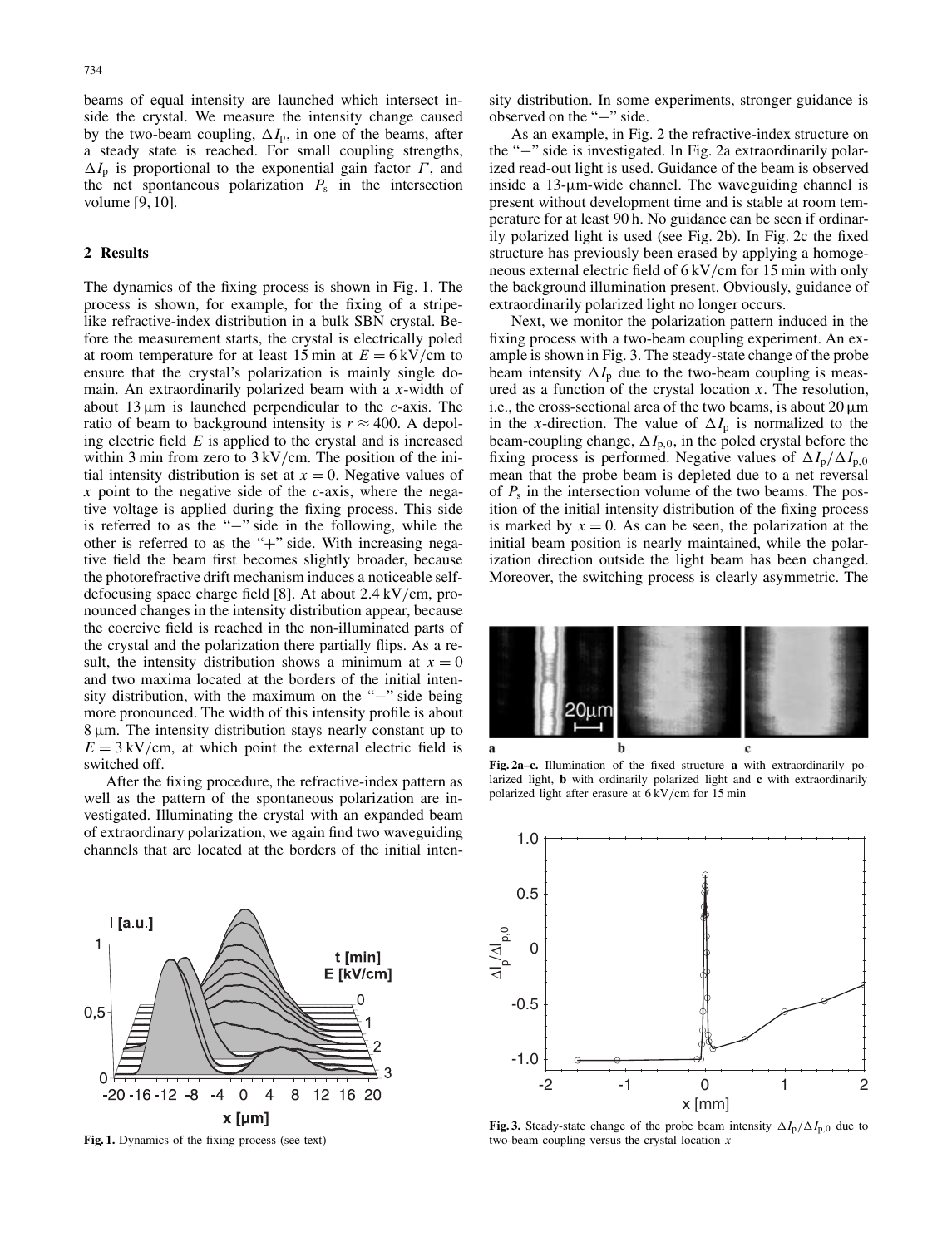

**Fig. 4a–g.** Fiber-like structure fixed in a planar SBN waveguide. The crystal is moved in the *x*-direction while it is illuminated with an extraordinarily polarized beam. The images belong to different x positions.  $\mathbf{a} x = -27.8 \mu m$ ;  $\mathbf{b} x = -15.4 \mu m$ ;  $\mathbf{c} x = -10.0 \mu m$ ;  $\mathbf{d} x = -4.0 \mu m$ ;  $\mathbf{e} x = 0.5 \mu m$ ;  $\mathbf{f} x = 4.3 \mu m$ ; **g**  $x = 12.1 \,\mu m$ 

polarization at the "+" side is not completely reversed after a fixing procedure of 3 min. However, we find that the amount of the switched polarization outside the light beam is not critical for the guidance properties of the fixed structures. In most experiments we observe guidance channels which are symmetrically located at both borders of the initial intensity distribution, even if the two-beam coupling experiment shows a distinctly lesser amount of switched polarization at the "+" side.

The fixing method also works for fiber-like waveguides fixed in a planar SBN waveguide. As an example, we perform a fixing process with a beam focused onto the endface of the crystal to a  $x$ -width of 9  $\mu$ m. The resulting fixed structure can be seen in Fig. 4. Here we illuminate the waveguiding layer with an extraordinarily polarized light beam, while the crystal position is changed. Again, a distinct waveguiding channel with a width of  $6.5 \mu m$  can be observed at the position  $x = -4.0 \,\mu$ m. Obviously only one guidance channel is observable here.

#### **3 Discussion**

Because the waveguiding channels are present without development time and are located symmetrically on both sides of the initial intensity distribution, our results cannot be explained with a photorefractive or electro-optic mechanism due to bond charges at the domain borders of the fixed polarization pattern. Instead, we propose a new model, by which positive refractive-index changes for extraordinary polarized light are induced due to a partial depolarization of the crystal.

It was shown that the birefringence  $|n_e - n_o|$  of extraordinary and ordinary refractive index considerably increases for unpoled SBN crystals by about  $7 \times 10^{-4}$  when compared to the poled material [11]. Since the ordinary refractive index is not highly affected, e.g., when approaching the phase-transition temperature, it can be assumed that it is mainly  $n_e$  which increases in an unpoled crystal. Indeed, by measuring the refractive-index increase of an unpoled and a poled SBN61 prism directly, a difference  $\Delta n_e$  =  $1.2 \times 10^{-3}$  was found for the wavelength 633 nm, while the ordinary refractive index was nearly unaffected by the poling state. In SBN61, needle-like domains with widths of about 20 nm and lengths in the direction of the *c*-axis on the order of 100 nm have been found [12]. The small dimensions of these domains cause a high density of domain walls in depolarized crystal areas and thus make the large refractive-index change from the unpoled to the poled state plausible.

From the two-beam coupling experiments we know that the polarization direction is quite homogeneously maintained inside the light beam, while it is nearly homogeneously switched outside. On the other hand, this experiment does not provide an exact polarization topology. Due to its limited resolution, we cannot observe the exact poling state at the borders between dark and illuminated parts. However, it is unlikely that a sharp border exists between the switched and unswitched domains. Due to the disordered structure of SBN, internal and external electric fields fall off inhomogeneously. We therefore propose that during the fixing process numerous microdomains [13] grow at the borders of the initial intensity distribution. For extraordinarily polarized light, these areas would have a larger refractive index than the more homogeneous surroundings, which explains the observed waveguiding channels.

The kinetics of the domain switching process is important in our experiments. Upon application of an external electric field above the coercive field, a fast polarization change (time range of milliseconds) is followed by a slower one (time range of minutes) until a steady state is reached [14]. Fixed guidance channels are present if the fixing process is stopped shortly after the "fast" reversal of domains at the first attainment of the coercive field strength. Longer application of the external electric field can enhance the refractive-index contrast and is correlated with a more complete polarization reversal ("slow" process) outside the light beam. If a small beam is used for the fixing process (as shown in Fig. 1) the beam tends to follow the refractive-index changes induced in the coercive field. Due to photorefractive diffusion effects [15], the beam is mainly deflected to the "−" side of the crystal, so the intensity is concentrated at the "−" maximum. If the external electric field is applied much longer after the coercive field is reached, an erasure of the "+" maximum, which is no longer protected by screening effects, could occur. In this case, only the "−" maximum will be present after the fixing process. This mechanism can be used to fix only one refractive-index channel (on the "−" side), as is shown in Fig. 4.

## **4 Conclusion**

In summary, we have fixed waveguide channels in SBN61 bulk crystals and planar waveguides. The permanent channels guide extraordinarily polarized light and are located at the borders of the initial intensity distribution used in the fixing process. The channels can be read out without development time. The fixing of permanent refractive-index changes can be explained with the formation of inhomogeneous areas with a high density of domain walls at the borders of the initial intensity distribution. These depolarized regions have a larger refractive index than the polarized material. We assume that this mechanism contributes at least partially to the observed refractive-index changes obtained by electrical fixing in SBN61.